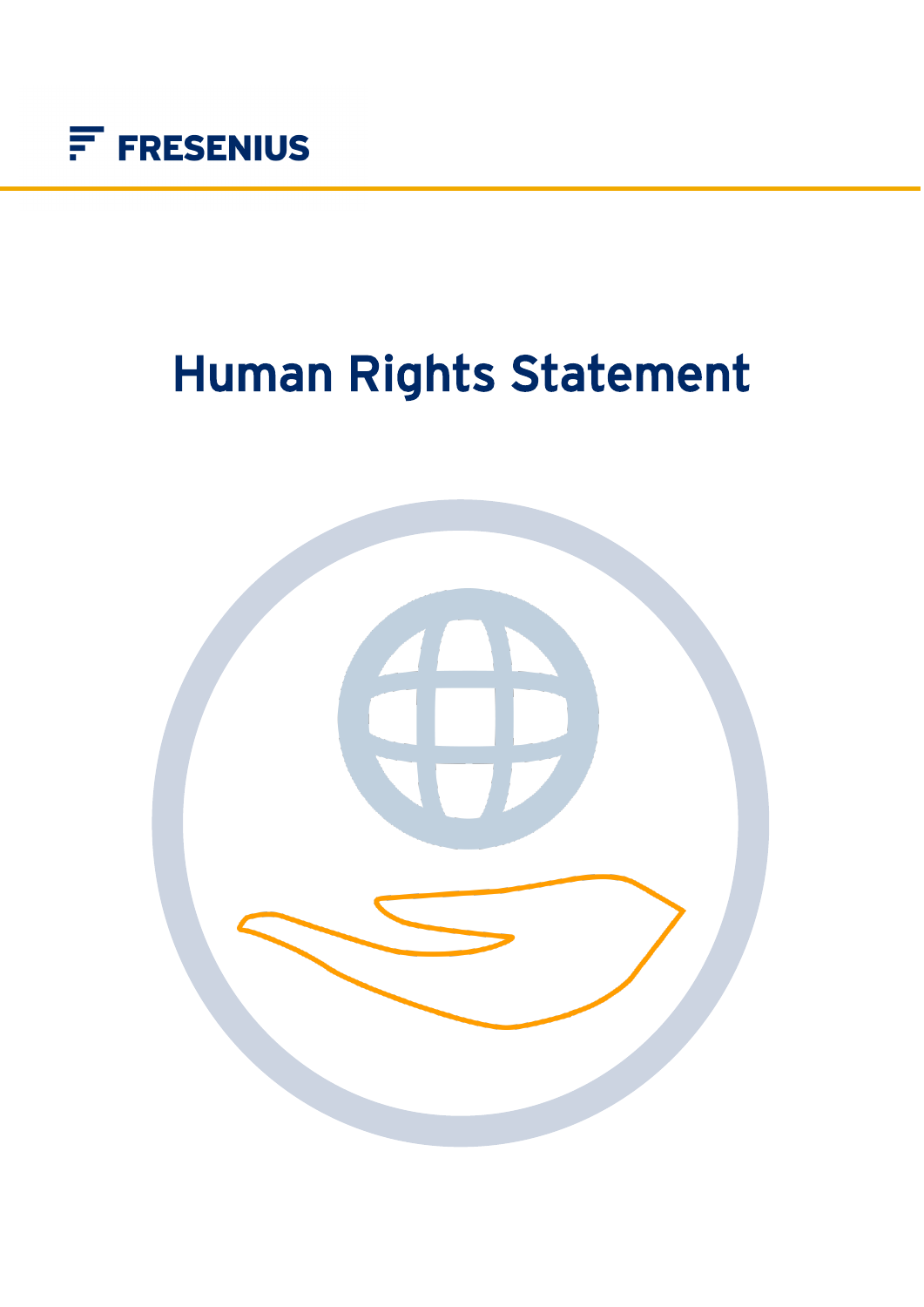

# We care for Human Rights

We at Fresenius continuously work to save lives, promote health and improve the quality of life of our patients. As a global healthcare company, we consider human rights part of our corporate responsibility. We respect and support human rights as they are defined by international standards, such as the United Nations Universal Declaration of Human Rights and the Fundamental Principles as published by the International Labour Organisation (ILO)<sup>1</sup> and aim to fulfill them in our area of responsibility. Moreover, we make a decisive contribution to secure access to good and affordable health care with our products and services. We improve access to health care in many countries for the communities and thereby contribute to supporting human rights.

To fulfill our responsibility as a health care company, we care about different areas in relation to human rights.

### No exploitative nor illegal child nor forced labor

We do not tolerate the use or threat of violence, or any other form of coercion. In particular, we are dedicated to protecting children from exploitation. We strictly forbid using, supporting, or approving of exploitative and illegal child or forced labor.

## Standing against discrimination and promoting equal opportunity

We support equal opportunities and take a clear stand against discrimination. No one may ever be discriminated against, e.g. for their skin color, race, gender, religion, political views, age, physical constitution, sexual orientation, appearance, or other personal characteristics. We also do not tolerate discrimination due to membership in unions or works councils.

### Creating safe working conditions

We are committed to ensuring that the necessary safety measures are taken and that working conditions are fair and safe for all our employees. We make sure that the necessary measures for the security of our employees are taken.

### Respecting the right of freedom of association and collective bargaining

We respect the freedom of association and the recognition of the right to collective bargaining. Our employees can join labor unions, seek representation and engage in collective bargaining in accordance with local laws.

### Protecting personal data

We respect the privacy of every person. We feel accountable for the personal data of our patients, employees, customers, and suppliers.

2

 $^{\rm 1}$  ILO Declaration on Fundamental Principles and Rights at Work, adopted June 1st, 1998